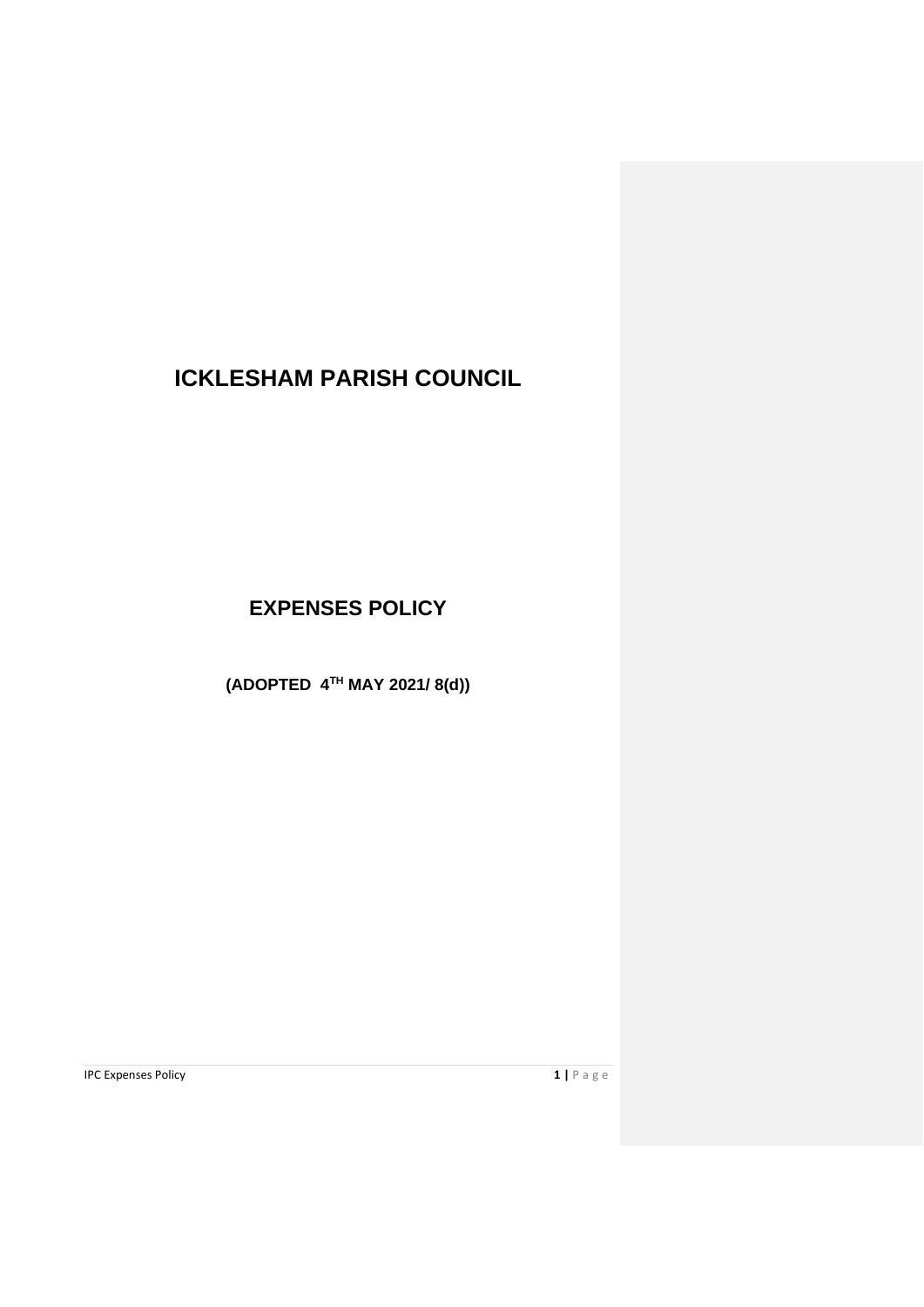# **CONTENTS**

| Purpose                              | $3\overline{)}$ |                  |
|--------------------------------------|-----------------|------------------|
| General procedure                    | $\mathbf{3}$    |                  |
| <b>Homeworkers</b>                   | $\overline{4}$  |                  |
| Training                             | $\overline{a}$  |                  |
| <b>Travel</b>                        | $\overline{4}$  |                  |
| Overnight accommodation              | $\overline{a}$  |                  |
| <b>Meals</b>                         | $\overline{5}$  |                  |
| Entertainment/gifts                  | 6               | Commented [JS1]: |
| Annual events                        | 6               |                  |
| Expenses that will not be reimbursed | 6               |                  |
| False claims                         | 6               |                  |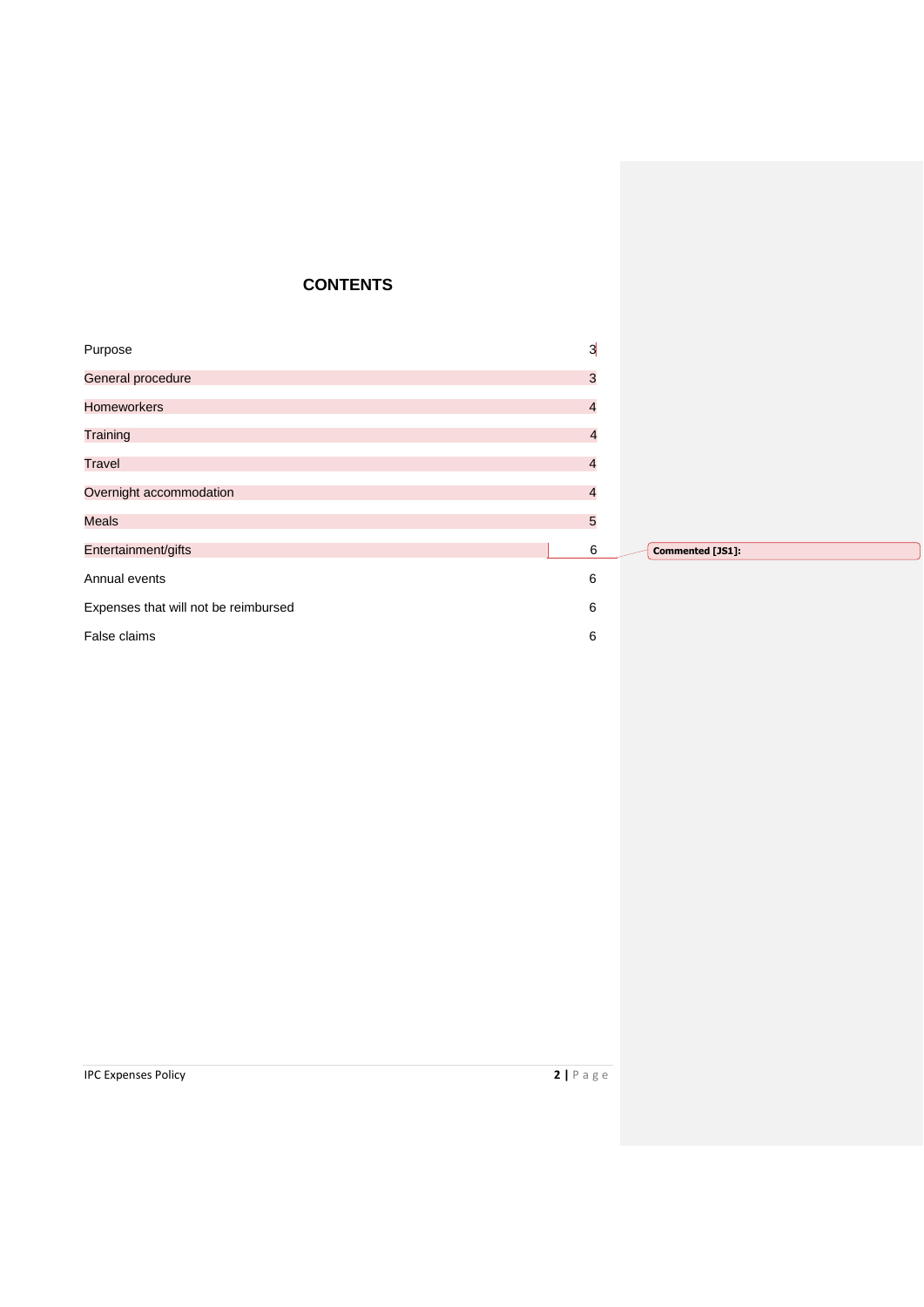#### **Purpose**

This policy sets out the Council's rules on how employees can claim for expenses incurred in the performance of their duties for the Council. The purpose of this Policy is to ensure that employees are properly reimbursed for legitimate business expenses and to ensure that these expenses are treated appropriately for tax purposes. It does not apply to councillors.

# **General procedure**

The Council will reimburse you for actual expenditure that is incurred wholly, necessarily and exclusively in connection with authorised duties that you undertake in the course of your employment. To claim for expenses, you must use the Council's expenses claim forms and set out the reasons why the expense was incurred on the claim form. If you are unsure whether an expense can be claimed, you must seek prior written authorisation from the RFO or Chairperson.

Expenses will not be paid unless supporting evidence is provided, together with a completed expense claim form. This should include original receipts or invoices with the date and time of the transaction (unless you are claiming for mileage). When claiming for travel expenses on public transport, you should enclose the tickets showing the departure point and destination of your journey, where possible. Credit and debit card statements will not be accepted. Where you are submitting a VAT receipt, you should set out:

- the name and VAT registration number of the retailer or service provider;
- the goods and services provided; and
- the amount of VAT payable.

Once completed and signed, you should submit your expense claim form to your line manager for approval. Once approved the claim form should be sent to the RFO for payment.

Expenses claims must be submitted within 30 days of the expense being incurred. If this is not practical, written approval for any extension will be required from your line manager. The Council reserves the right to withhold any payment where prior written approval has not been given.

The Council may return an expense claim form to you without payment if it is completed incorrectly or lacks supporting evidence.

The Council will pay claims for authorised expenses by BACS transfer into the same bank account into which your salary is paid.

In general, you should not incur expenses other than in the categories listed below. However, if you have claims for expenditure other than for those categories listed below, you should seek written approval from the RFO or Chairperson before incurring the expense. The Council will accept email as written approval where it is required in this policy.

Any queries in relation to this policy should be directed to Chairman.

IPC Expenses Policy **3 |** P a g e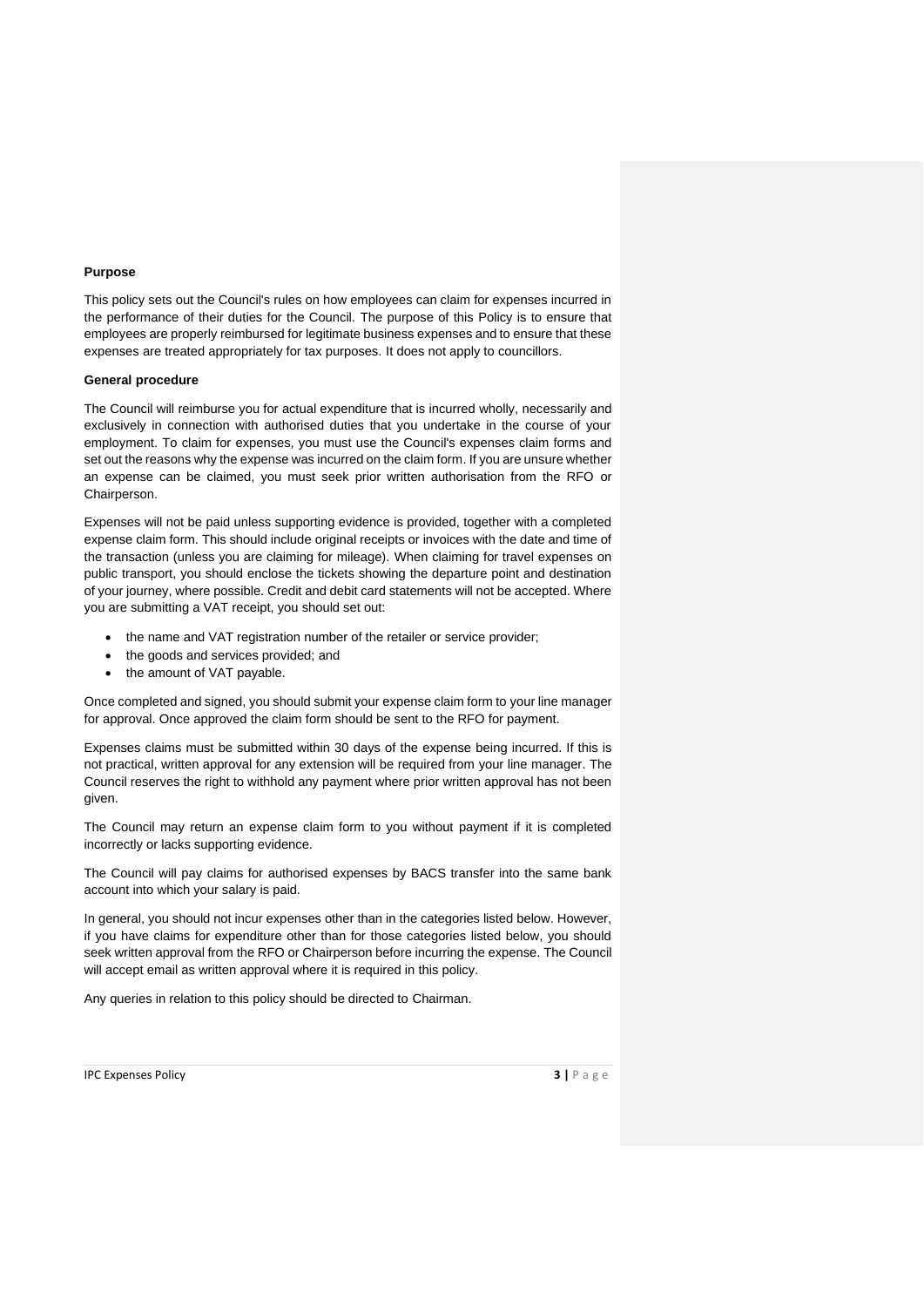#### **Homeworkers**

If you are a homeworker, your normal place of work as stated in your contract will be your home. The Council will reimburse all reasonable expenses incurred by homeworkers in the course of their duties upon receipt of satisfactory claims.

The Council will provide the following equipment necessary to enable homeworking employees to do their job.

- Secure document store
- Laptop or personal computer
- **Printer**

Alternatively, the council will agree with homeworkers a suitable sum to cover use of their own equipment.

The Council should also pay the employee for the costs associated with heating, lighting, etc. HMRC rules allow for some of these expenses to be paid tax-free (see HMRC guidance: www.gov.uk/expenses-and-benefits-homeworking/whats-exempt).

# **Training**

When attending training courses all employees and be able to claim travel expenses for the difference in the usual home to work costs. Where the training takes place outside contracted daily hours, part-time employees should be paid on the basis as time spent on training is working time.

Some training can be very expensive and as a condition for funding training, the Council requires full repayment of all costs incurred for any training course should an employee not complete the training, or leave the council within a year of completion. Repayment of costs reduces to 50% reimbursement in the second year.

### **Travel**

Employees and managers should consider whether or not travel is necessary or if there are more appropriate means (for example tele-conferencing or video-conferencing).

# **Rail**

You may claim for standard class rail fares only. Where possible, rail journeys should be booked well in advance to benefit from any discounts for early booking.

#### **Use of your own car**

It may be appropriate and cost-effective to use your own car when travelling on business, for example if you are travelling with other staff or councillors or, where there is limited public transport to your destination, or the journey time is significantly shorter than using public transport. Any use of your own car on business is subject to you:

- holding a full UK driving licence;
- ensuring that your car is roadworthy and fully registered; and
- holding comprehensive motor insurance that provides for business use.

IPC Expenses Policy **4 |** P a g e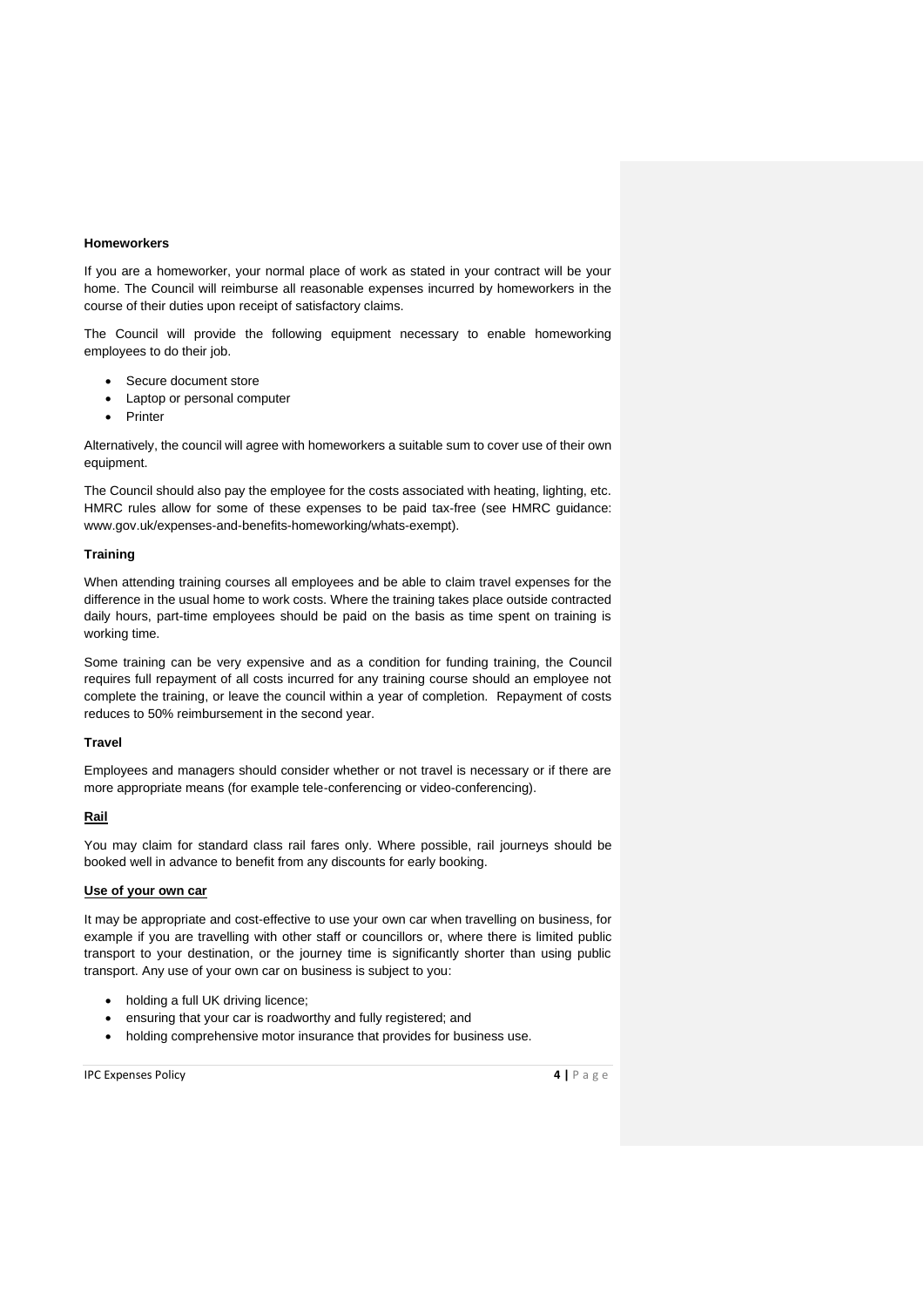Prior authorisation should be sought from the RFO or the Chairperson, before using your own car on business. The Council accepts no liability for any accident, loss, damage or claim arising out of any journey that you make on business. The Council will not pay for the cost of any insurance policy on your own car.

To claim for petrol expenditure, you should set out the distance of the journey undertaken on your expenses claim form. The Council will pay you a mileage allowance of 45p per mile for mileage under 10,000 miles and 25p per mile for mileage over 10,000 miles, or such other rate as set out from time to time by HM Revenue and Customs. The Council will pay for tolls, congestion charges and parking costs incurred, where applicable.

# **Use of bicycle or Motorcycle**

If use of your bicycle or motorcycle is approved, you can claim a mileage allowance of 20p or 24p per mile respectively. Any use of your own motorcycle on business is subject the same requirements as a car (see above).

# **Taxis**

Any use of taxis will require prior approval and only in limited circumstances. These are:

- where taking a taxi would result in a significantly shorter travel time than using public transport;
- where there are several employees travelling together; or
- where personal security and safety of employees is an issue, for example taxis may be permitted after 9.30pm.

You must obtain a receipt with details of the date, place of departure and destination of the journey.

#### **Overnight accommodation**

As a guideline for travel on Council business you should book accommodation equivalent to three-star standard or less. You may book hotel accommodation of up to £120 maximum in a major city and £100 elsewhere. It is your responsibility to ensure that any hotel reservations are cancelled within the required cancellation period if they are no longer required.

#### **Meals**

If you are required to be away from home on Council business, you may claim up to:

- £10 for breakfast (if this is not included in the hotel room rate);
- £15 for lunch;
- £20 for dinner

The maximum amounts above are inclusive of drinks. Alcohol cannot be reclaimed under any circumstances.

You should supply receipts and invoices for all hotel and meal expenses other than for the daily allowance, where no receipt is required.

IPC Expenses Policy **5 |** P a g e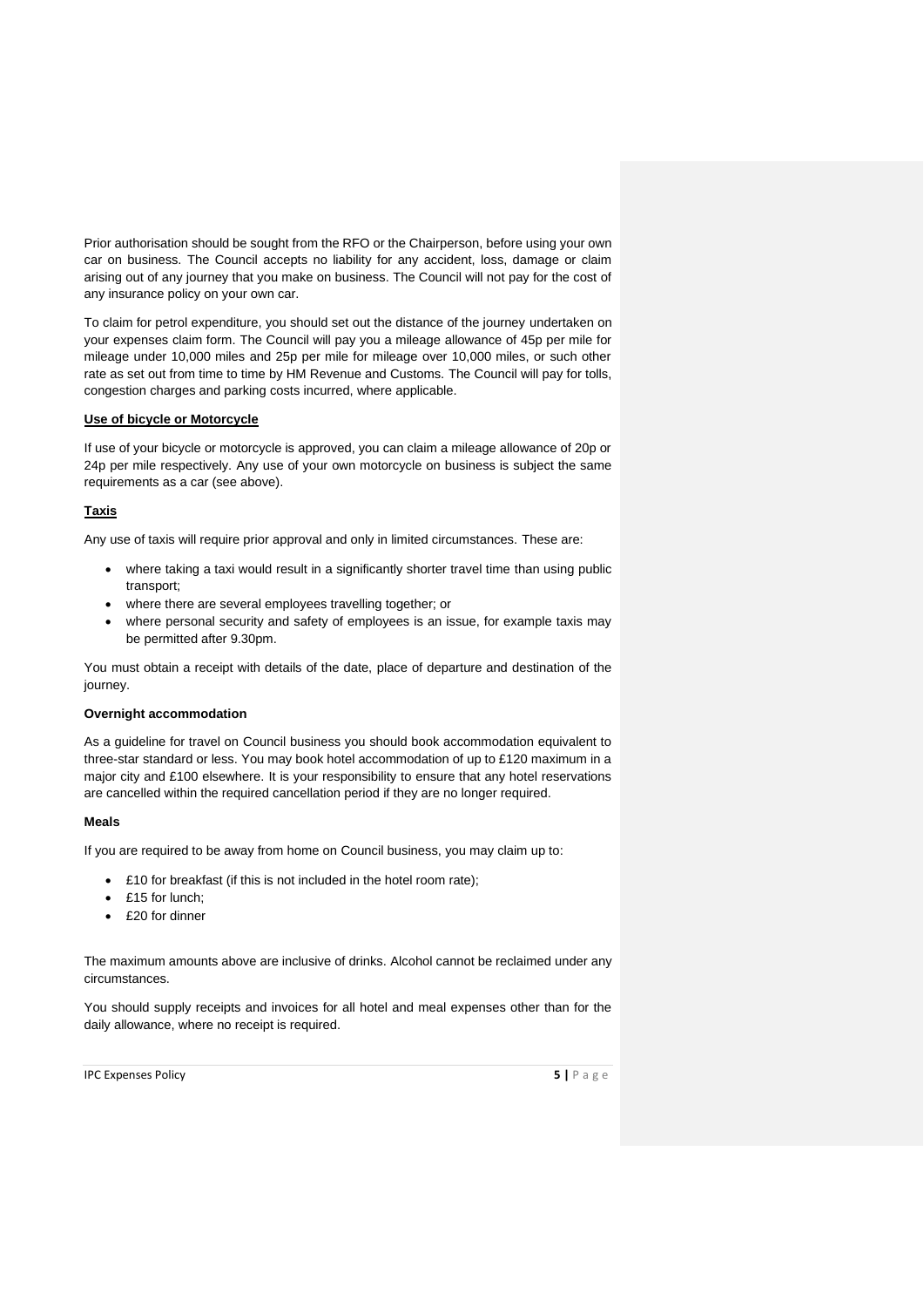#### **Entertainment/gifts**

The Council has strict rules about offering or receiving both entertainment and gifts. Any gifts, rewards or entertainment offered to you should be reported immediately to the RFO or Chairperson. As a general rule, small tokens of appreciation, for example flowers or a bottle of wine, may be retained by employees.

#### **Annual events**

The Council may decide to hold a staff event, such as a Christmas meal or other celebration. Except where agreed to the contrary, attendance is not compulsory, and you will remain responsible for any expenses you incur.

# **Expenses that will not be reimbursed**

The Council will not reimburse you for:

- the cost of any travel between your home and usual place of work (except in exceptional circumstances for early morning/late night transport as set out above);
- the cost of any travel undertaken for personal reasons;
- the cost of any travel for your partner or spouse;
- any fines or penalties incurred while on council business for whatever reason, including penalties for not paying for a rail ticket in advance of boarding the train and penalties or fines associated with motoring offences, including speeding or parking fines, clamping or vehicle recovery charges;
- alcohol; and
- cash advances or withdrawals from an ATM machine.

You are required to pay for any travel costs incurred by your partner or spouse in the event that he or she accompanies you on business. Your spouse or partner must have adequate travel insurance for that journey.

# **False claims**

If the Council considers that any expenditure claimed was not legitimately incurred on behalf of the Council, it may request further details from you. The Council will thoroughly investigate and check any expenses claim as it sees fit. It may withhold payment where insufficient supporting documents have been provided. Where payment has been made to you prior to the discovery that the claim was not legitimate or correct, it may deduct the value of that claim from your salary.

Any abuse of the Council's expenses policy will not be tolerated. This includes, but is not limited to:

- false expenses claims;
- claims for expenses that were not legitimately incurred;
- claims for personal gain;
- claims for hospitality and/or gifts without them having been declared; and
- receipt by you of hospitality and/or gifts from contacts that may be perceived to influence your judgment.

IPC Expenses Policy **6 |** P a g e